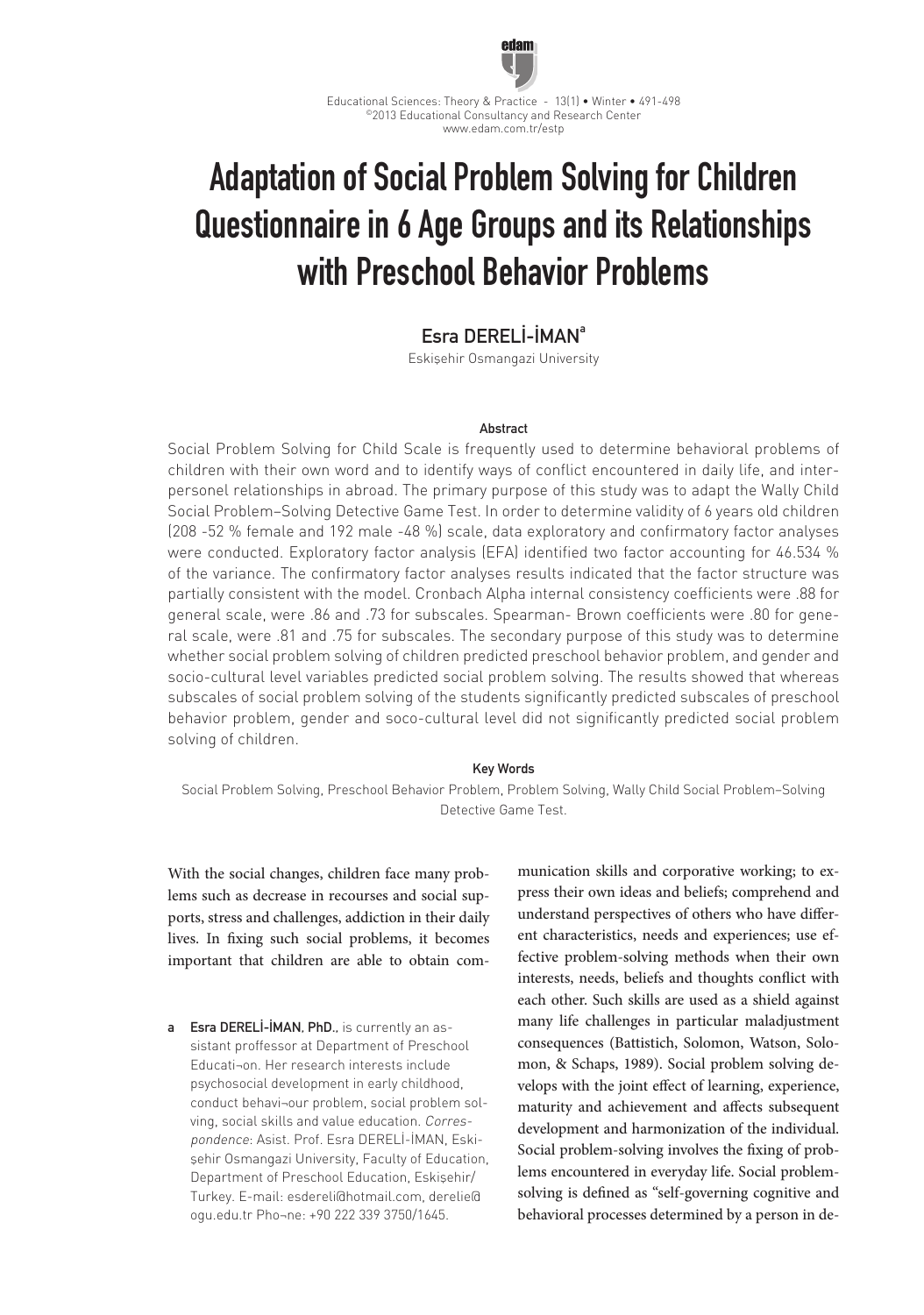scribing problems encountered in daily life or finding effective solutions or accommodating himself to such problems. The word "social" in the social problem-solving emphasizes that problem solving is the "problem-solving process occurring when a problem is encountered in real-world" (D'Zurilla, Chang, & Sanna, 2003; D'Zurilla & Nezu, 1982, 1990, 1999; D'Zurilla, Nezu, & Maydeu-Olivares, 2004).The follow steps should be followed for a successful social problem-solving process: Recognizing and defining the social problem, finding solutions to social problems, generating alternative solutions to solve the social problems, evaluating outcomes of solutions, choosing the best solution, considering the applicability of the solution chosen, evaluating whether the solution works well or not (Adams & Wittmer, 2001; Crick & Dodge, 1994; Erwin, 1994; Shure, 2001; Webster-Stratton & Reid, 2003). Deficiency in any steps of social problem solving leads to an antisocial solution (Ireland, 2001).

Children may experience problems and conflicts with other children during their development period in their lives. Conflict arises in cases when one's efforts to reach his goal prevent, inhibit or limit someone else's efforts made to achieve his goal. Pre-school period is the stage when group games and continuous interaction with children's peers start. In this period, children can sometimes have conflicts with each other even if they are intimate friends. However, people's style in handling the conflict may be harmful or destructive as well as self-improving. It is necessary for children to use effective social problem-solving skills for the continuity of group games and peer interaction in case of conflict and problem (Deutsch 1994, 2000; Pickover, 2006). According to Piaget (1983), the fact that children experience conflict plays an important role in the development of children. Conflicts, debates and disputes help children to move away from ethnocentrism enabling them to understand that others have different viewpoints, thoughts, feelings, motives and needs. Children who move away from ethnocentrism start to evaluate the consequences of their behaviors in terms of both themselves and the person with whom they have a conflict. Thus, social conflicts offer opportunities to the children to learn social problem solving (Rubin & Rose-Krasnor, 1992). However, it is important that the strategies used by children in solving social problems when they experience conflict are either prosocial or anti-social. Prosocial behaviors are the intentional and voluntary behaviors that aim to be useful for and help a person or a group. The reason why the individual displays prosocial behaviors originates from the outcomes of their acts rather than the motivation related to the act. In other words, the reason why he conducts prosocial behaviors is the positive outcomes to be received when the behavior is conducted, rather than his desire for the behavior conducted. Such behaviors consists of a wide range including sharing, being comforting, helping, forgiving, making donations and cooperating (Eisenberg & Mussen, 1989). Antisocial behavior is the behaviors that aim to cause harm to a person or community. Antisocial behaviors include behaviors such as aggression, extortion, ridiculing as well as disdaining peers, postponing requests and disrespecting others' rights (Bee & Denise, 2003; Kail, 1998). In social problem solving it is generally observed that children who use the prosocial methods are successful in establishing and maintaining friendships with their peers and more cooperative at home and school (Dodge, Pettit, & Bates, 1994). However, the use of the antisocial solution methods in fixing social problems and the failure in social problem solving leads to maladjustment such as exclusion of the children by their peers, more aggressive behaviors and passive-withdrawals (Rubin & Rose-Krasnor, 1992; Webster-Stratton & Lindsay, 1999). Such socially repeated failures cause the children to display behavioral problems by increasing their negative perceptions of self efficacy.

Social skills, anger management, emotion regulation and friendship skills which are parts of children's social problem-solving skills are influenced by environmental factors. Before the characteristics such as behavioral problems, antisocial behaviors and failures in solving social problems that obstruct interpersonal relationships become permanent, it is of high importance to identify and prevent them in the early childhood and first years of primary education. In the early childhood if the behavioral problems, antisocial behaviors and ineffective social problem-solving methods are not intervened, such behaviors become permanent until the age of eight, increase in later periods and cause characteristics such as learning difficulties, loneliness, low self-esteem, lack of self-confidence, academic problems, school dropout, substance dependence, delinquency, bullying, exposure to bullying, high anxiety and worry, panic disorder, depression, stress disorders, schizophrenia (Baker-Henningham, Walker, Powell, & Meeks-Gardner, 2009; Boivin & Hymel, 1997; Crick & Ladd, 1993; D'Zurilla et al., 2003; Pakaslahti, Karjalainen, & Keltikangas-Järvinen, 2002; Robichaud & Dugas, 2005; Rubin, Bukowski, & Parker, 1998; Webster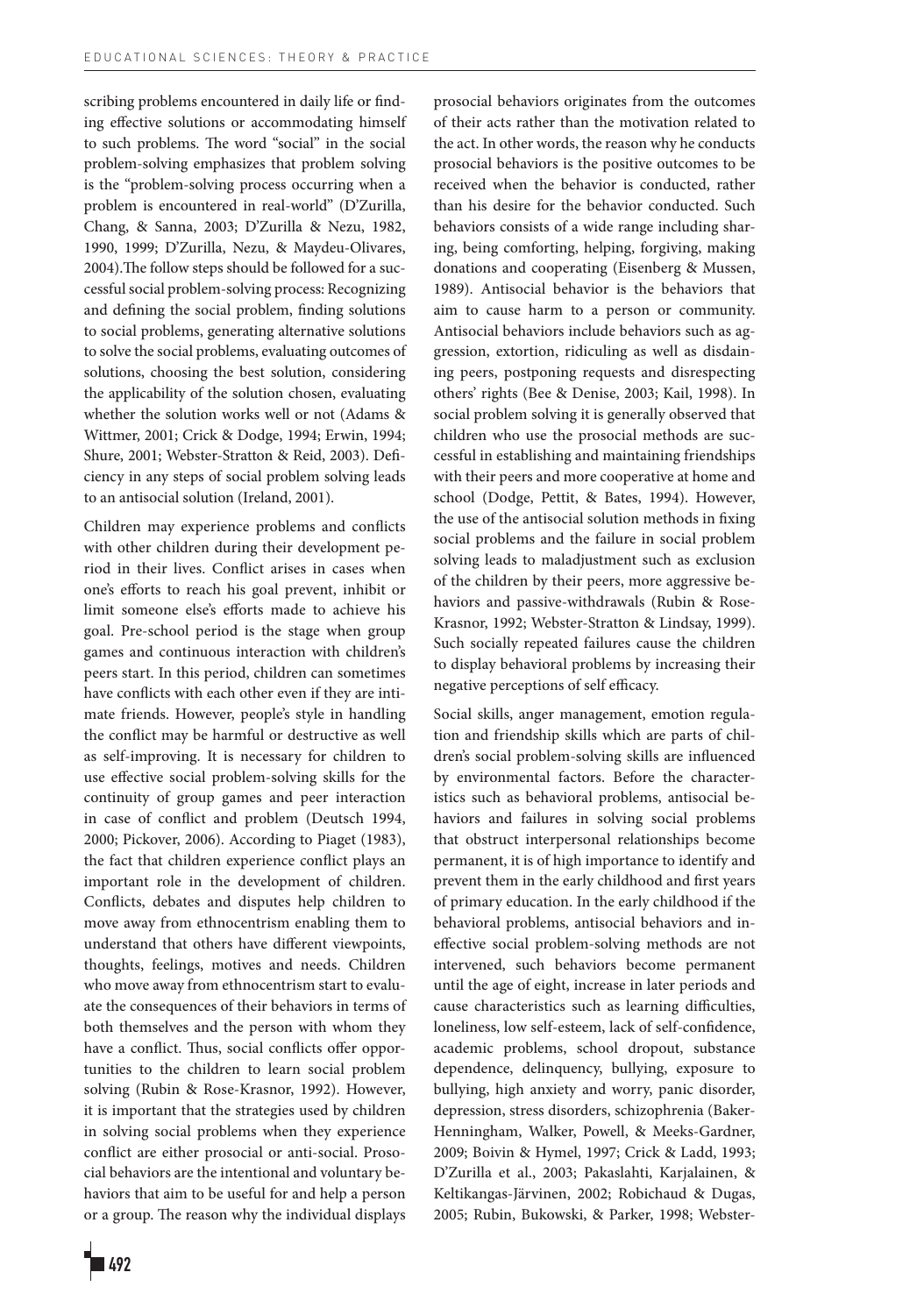Stratton & Reid, 2010). In the longitudinal studies, it has been found that and such problems and maladjustments in early childhood significantly account for the antisocial behavioral problems and incompatibilities especially during adolescence and adulthood. In addition, if any measures are not taken for such problems, they cause more serious problems such as theft, violence, aggression, anger since they continue to increase especially during adolescence and adulthood (Crick & Dodge, 1994; D'Zurilla et al., 2003; Keltikangas-Järvinen & Pakaslahti, 1999; Webster-Stratton & Reid, 2004).

There is a significant relationship between aggression, the lack of social problem-solving and problem behaviors, and aggression and behavioral problems often get along with maladjustment or failure in social problem solving (Lochman & Dodge, 1994; Lochman, Wayland, & White, 1993; Mize & Cox, 1990; Quiggle, Garber, Panak, & Dodge, 1992; Pakaslahti & Keltikangas-Järvinen, 2002).

Children's problem-solving skills in everyday life are the most important determinant of their emotional well-being (Rubin et al., 1998). Assessments on teachers and family's views are carried out for the determination of children with problematic behaviors in Turkey. Social Problem-Solving Scale for Children is used abroad to determine preschoolage children at risk of behavior problems by means of their own expressions (Webster-Stratton, 1999; Webster-Stratton & Hammond; 1997; Webster-Stratton & Reid, 2004, 2010; Webster- Stratton, Reid, & Hammond, 2001). In Turkey, there is not a measuring tool to gauge the social problem-solving skills of children at preschool age. For this reason, the research aims to adapt the Social Problem Solving Scale for Children to be used in Turkey for the children at the age of 6; to determine the level of the prediction given by sub-dimensions of the social problem-solving skills about sub-dimensions of the preschool behavioral problems, and the level of the prediction given by variables of children's gender and adults' socio-cultural-level about the social problem-solving skills.

# **Purpose**

The main purpose of study was to adapt the Wally Child Social Problem-Solving Test for using in Turkey. The secondary purpose of the study was to investigate the whether social problem solving of children predicts preschool behavior problem of children. The third purpose of the study was to investigate the whether childrens' gender and existing socio-cultural level predict social problem solving of children.

# **Method**

This study is a quantitative and relational study aimed at adapting the Wally Social Problem-Solving Test for using in Turkey, emamining the whether social problem solving of children predicts preschool behavior problem of children and whether gender, soco-cultural level predicts social problem solving of children (Büyüköztürk, 2002; Karasar, 2010).The data were collected by Wally Child Social Problem-Solving Detective Game Test developed by Webster-Stratton (1990) and Preschool Behavior Questionnaire, which was developed by Behar (1976) and adapted to Turkey by Kanlıkılıçer (2005).

# **Study Group**

In the study, the sample set of the research was composed of the 6 years old children who were attending preschool education in Konya and Eskişehir were chosen by random set sampling method (Büyüköztürk, Kılıç-Çakmak, Akgün, Karadeniz ve Demirel, 2008; Fraenkel ve Wallen, 1993). The research was carried out through the data gathered from 208 (52 %) female and 192 (48 %) male preschool education students. In the study groups, 30.0 % of the participants had primary school graduate mothers, 34.5 % of the participants had high school graduate mothers, and 35.5 % of the participants had university or master/ doctoral graduate mothers. 25.75 % of the participants had primary school graduate fathers, 36.0 % of the participants had high school graduate fathers, and 38.25 % of the participants had university or master/ doctoral graduate fathers. 32.5 % of the participants were from the lower socio-cultural level, 34.5 % of the participants were from the middle socio-cultural level and 33.0 % of the participants were from the upper socio-cultural level.

#### **Instruments**

**Wally Child Social Problem –Solving Detective Game Test:** The test was developed from Spivak and Shures' (1985) Preschool Problem Solving Test and Rubin and Krasnors' (1986) Child Social Problem- Solving Test by Webster-Stratton (1990). The test is assestment both the qualitative and quantitative dimensions of a child's social problem solving. In the test, the child is presented with 15 brightly colored illustrations of hypothetical problem stuations related to adult (object acquisition) and peer (peer relations, friendship) problems and is asked to solve the problems in the pictures. The answers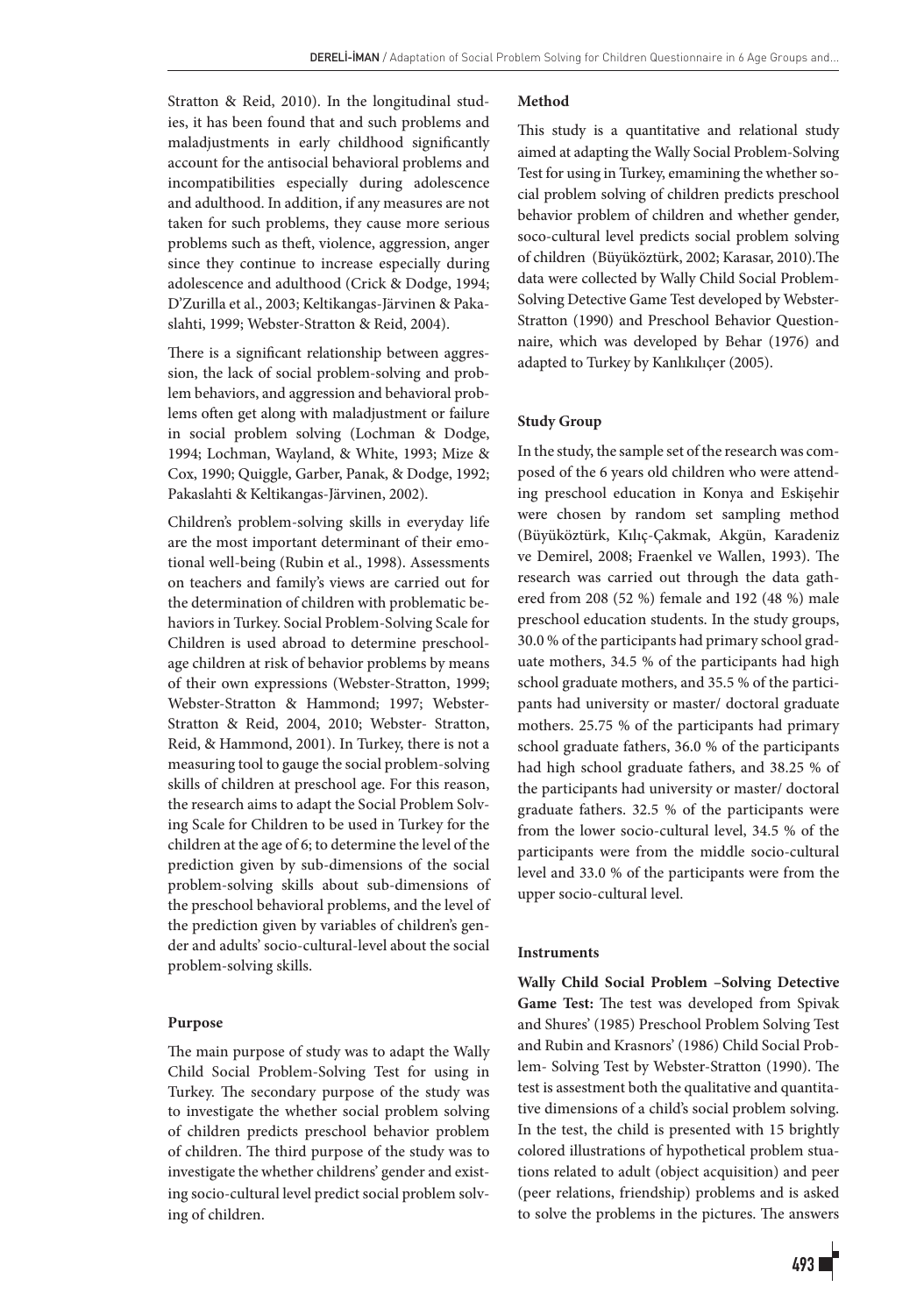are compared with 100 categories that consist of pro-social and anti-social solutions. The test scores both total of social problem solving scores and sub-dimensions of social problem solving scores. The scale's cronbach's alpha internal consistency coefficients was .65 for pro-social solution categories, and was .64 for anti-social solution categaries. Construct validity of the Wally Child Social Problem –Solving Detective Game Test was established by showing satisfactory correlations between the Wally Child Social Problem –Solving Detective Game Test total prosocial score and Rubins and Krosnors' Child Social Problem- Solving Test total positive strategies (r=.60) and between the Wally Child Social Problem –Solving Detective Game Test total antisocial score and Rubins and Krosnors' Child Social Problem- Solving Test total negative strategies (r=.50) (Johnson, 2000; Webster-Stratton & Lindsay, 1999). The childrens' answers to hypothetical problem situations were recorded video and three different observers were asked to categorize the childrens'answers for the reability of test. Correlation coefficients was .97 between the categories formed by of observers.

**Preschool Behavior Questionnaire:** The scale developed by Behar (1976) to identify behavioral problems in preschool children was adapted to Turkish by Kanlıkılıçer (2005). The scale was filled out for 3-6 years old children by their teachers. The Cronbach's alpha internal consistency coefficients were .92, the Spearman Brown coefficients were.90, and Guttman coefficients were .89 for total scale. Exploratory factor analysis identified three factors accounting for 46.877 % of the variance for questionnaire as Aggressiveness, Anxiousness/ Tearfulness and Hyperactiveness/Inattentiveness. Criterion-related validity was conducted with Early Childhood Behavior Scale developed by McGuire and Richman (1986) and adapted by Kapçı (1990), and it was found to be compatible with each other.

### **Process**

The adaption study of the "Wally Child Social Problem-Solving Detective Game Test conducted as follows: translation and back-translation procedure were used. First, the instrument was translated into Turkish by the reseachers and two experts who were a professor doctor and an associate professor doctor separately. The three translations were compared and translation was finalized.

The Turkish version of the instrument was translated back to English by an expert in the field (two



assistant professors working at the Departmant of English Language Teaching). Later, the field expert and the researcher worked together whether the original instrument and back-translated instruments kept the same meaning. The researcher along with the second expert concluded there was no difference between the two versions of the instruments in terms of the meaning. Thus, the researcher concluded that the instrument was ready for validity and reliability studies. Also, instrument was presented to 11 experts with Ph.D. in preschool education, child development, and pychology. Then, the scale was revised based on the experts' opinions. Afterwards, the draft form was piloted with 40 preschool students to check whether the stories were clear and understandable. To analyze the data for the validity and reliability of Wally Child Social Problem-Solving Detective Game Test, the draft form was administrated to 400 students in two different cities in Turkey.

# **Data Analysis**

In the data analyses, descriptive statistics, Pearson's correlation coefficient, Spearman-Brown split half coefficien**t**, Cronbach Alpha internal consistency coefficients subscales, multiple regression analysis, basic linear regression, Exploratory Factor Analysis (EFA), Confirmatory Factor Analysis (CFA) were used. Firstly, factor structure of the scale was examined using exploratory principal component factor analysis with varimax rotation. Secondly, factors provided by the exploratory analysis were used in confirmatory factor analysis to determine whether the factor structure was confirmed or not (Fraenkel & Wallen, 1993; Şencan, 2005; Şimşek, 2007;Thompson, 2000). Preschool Behavior Questionnaire was used to check the criterion validity of the Wally Child Social Problem- Solving Detective Game Test. Also, validity of the instrument was determined with correlation coefficients between subscales. The reability of the instrument was determined with Cronbach alpha correlations (both the total and sub-scales and prosocial-antisocial category), Spearman-Brown split half coefficien**t** (both the total and sub-scales and prosocial-antisocial category, test-retest correlations (both the total and sub-scales and prosocial-antisocial category) were computed. Furthermore, multiple regression analysis was used to determine whether or not social problem solving of children predicts preschool behavior problems, and basic linear regression was used to determine whether or not gender and socio-culturel level predicts social problem solving of children.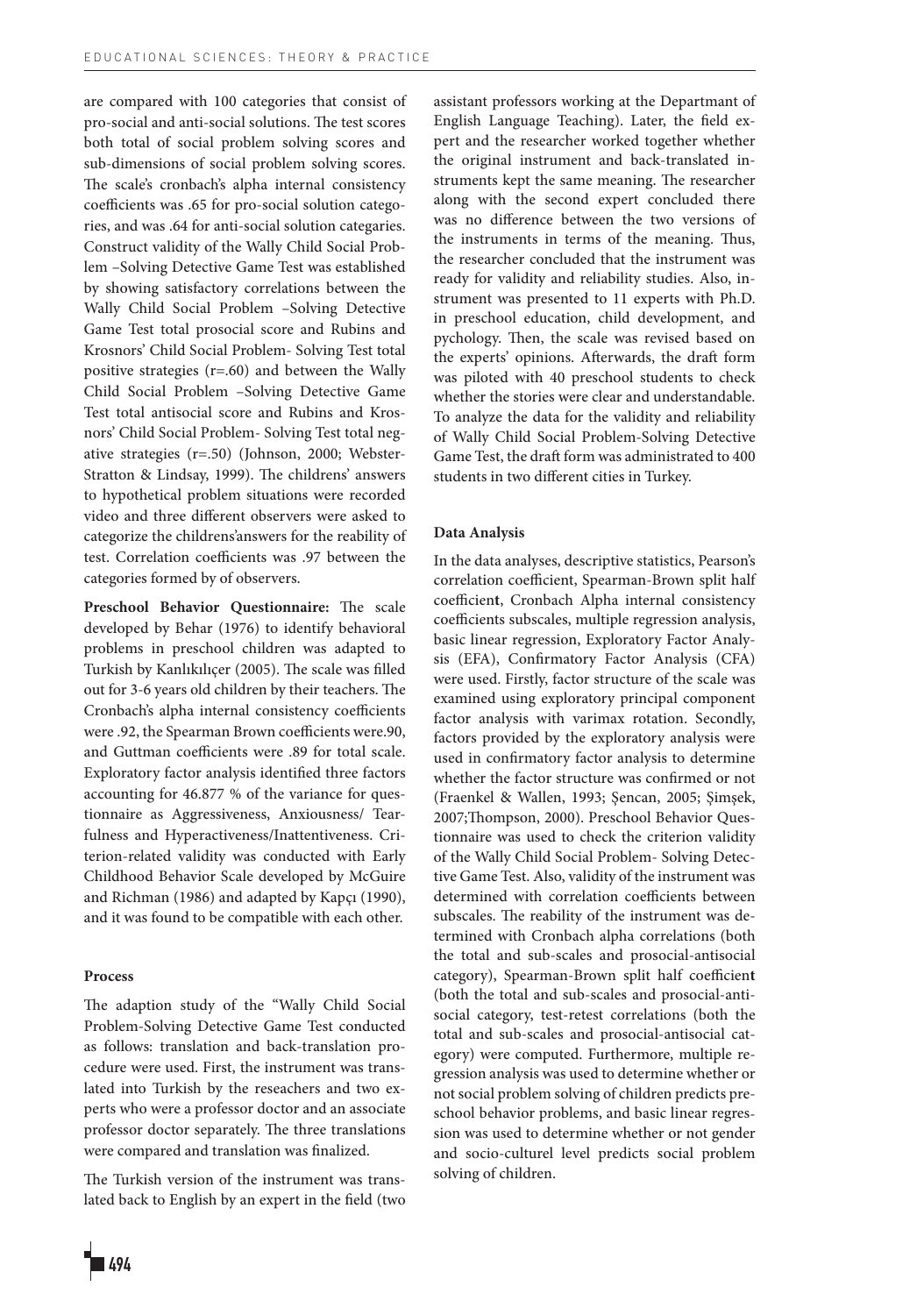#### **Results**

# **Wally Child Social Problem –Solving Detective Game Test's Validity**

An Exploratory Factor Analysis (EFA) conducted on the study group through Varimax rotation. KMO value was 0.88 and Bartlett's test was significant (χ2=1450. 906; *p*<0.01). Exploratory factor analysis (EFA) identified two factors accounting for 46.534 % of the variance and it was seen that eigenvalues were over 1. The factors were named as social problem solving for adults and social problem solving for peers. Correlation among the sub-dimensions of Wally Child Social Problem –Solving Detective Game Test were positive and moderate level. In order to provide additional evidence for the validity of Wally Child Social Problem –Solving Detective Game Test, Confirmatory Factor Analysis (CFA) with least squares method was conducted on the data collected from of the study group. The Chi-square value on the modelfit was significant ( $\chi^2$ =211.13, df=89; *p*<.001). The value of  $\chi^2$ /df ratio between 2 to 5 indicates a good fit if this value is lower than 2, this indicates an excellent fit (Jöreskog & Sörbom, 2001; Bryman ve Cramer,1997; Kline, 2005;*) Quantitative Data Analysis with SPSS for Windows. Routledge, London.*). In this study the  $\chi^2$ /df ratio indicate a good fit ( $\chi^2$ /df=2.37). Other goodness of fit indices were presented in Table 1.

**Tablo 1.**

*CFA Model Goodness of Fit Indices for Wally Child Social Problem –Solving Detective Game Test*

| GFI          | 0.91   |
|--------------|--------|
| <b>AGFI</b>  | 0.88   |
| <b>NFI</b>   | 0.94   |
| <b>IFI</b>   | 0.96   |
| <b>NNFI</b>  | 0.95   |
| <b>CFI</b>   | 0.96   |
| <b>RMSEA</b> | 0.05   |
| S-RMR        | 0.012  |
| Df           | 89     |
| $\chi^2$     | 211.13 |
| $\chi^2$ /df | 2.37   |

CFA indicates that the two-factor model fits the data well: RMSEA=0.05, NNFI=0.95, CFI=0.96, GFI=0.91, AGFI=0.88, IFI=0.96, SRMR=0.012, NFI= 0.94. The scale model is between the range of 0≤ RMSEA ≤0.05, 0.97≤NNFI≤1; 0.97≤CFI≤1; 0.95≤GFI≤1; 0.90≤AGFI≤1 and 0.95≤IFI≤1 it demonstrates a perfect fit; and if it is between the range of 0.05≤ RMSEA ≤0.1, 0.95≤NNFI≤0.97; 0.95≤CFI≤0.97; 0.90≤GFI≤0.95; 0.85≤AGFI≤0.90 and 0.90≤IFI≤0.95 it demonstrates an acceptable fit (Du Toit, Du Toit, Mels ve Cheng, 2008; Kline, 2005; Şimşek, 2007). When CFA results are evaluated according to these criteria, it is shown that the model is quite good. Given these indices and standardized values, it may be concluded that the model confirms the factor structure.

To check the criterion validity of the Wally Child Social Problem –Solving Detective Game Test, Preschool Behavior Questionnaire was used. There was negative moderate level correlation between social problem solving for peers and aggressiveness (r=-.63, *p*<.01), anxiousness/tearfulness (r=-.56, *p*<.01) and hyperactiveness/ inattentiveness (r=- .56,  $p<.01$ ). There is negative medium level correlation between social problem solving for adults and aggressiveness (r=-.65, *p*<.01), anxiousness/ tearfulness (r=-.62, *p*<.01) and hyperactiveness/ inattentiveness (r=-.54, *p*<.01). The correlation coefficent value lower than .30 is low level correlation, .30 to .70 is moderate correlation, .70 and higher than .70 is high level correlation (Büyüköztürk, 2002; Çokluk, Şekercioğlu, & Büyüköztürk, 2010). Based on the findings in the literature, it might be claimed that criterion related evidence supported the validity of Wally Child Social Problem –Solving Detective Game Test.

# **Reliability of Wally Child Social Problem –Solving Detective Game Test**

Reliability of Wally Child Social Problem –Solving Detective Game Test was established by item factor correlations, Cronbach Alpha, split half methods, test-retest correlations. Item factor correlations were ranged from 47 to71 for the two factors. Cronbach Alpha internal consistency coefficients values for the sub-dimensions Wally Child Social Problem –Solving Detective Game Test were as follows, respectively: .88, .86 and .73; split half reability coefficients were as follows, respectively: .80, .81 and .73; test-retest reability coefficients were as follows, respectively: .87, .88 and 85.

# **The Prediction of Social Problem Solving on Preschool Behavior Problems**

A multiple regression analysis was performed to predict subdimesions of preschool behavior problems by social problem solving sub-scales. Results indicate that social problem solving are significant on the responsibility of aggressiveness (R=.735, R2 =.541, F(2-398) =24.124, *p*<.01), anxiousness/tearfulness (R= .685, R<sup>2</sup>=.470, F<sub>(2-398)</sub> =18.144,  $p<01$ ),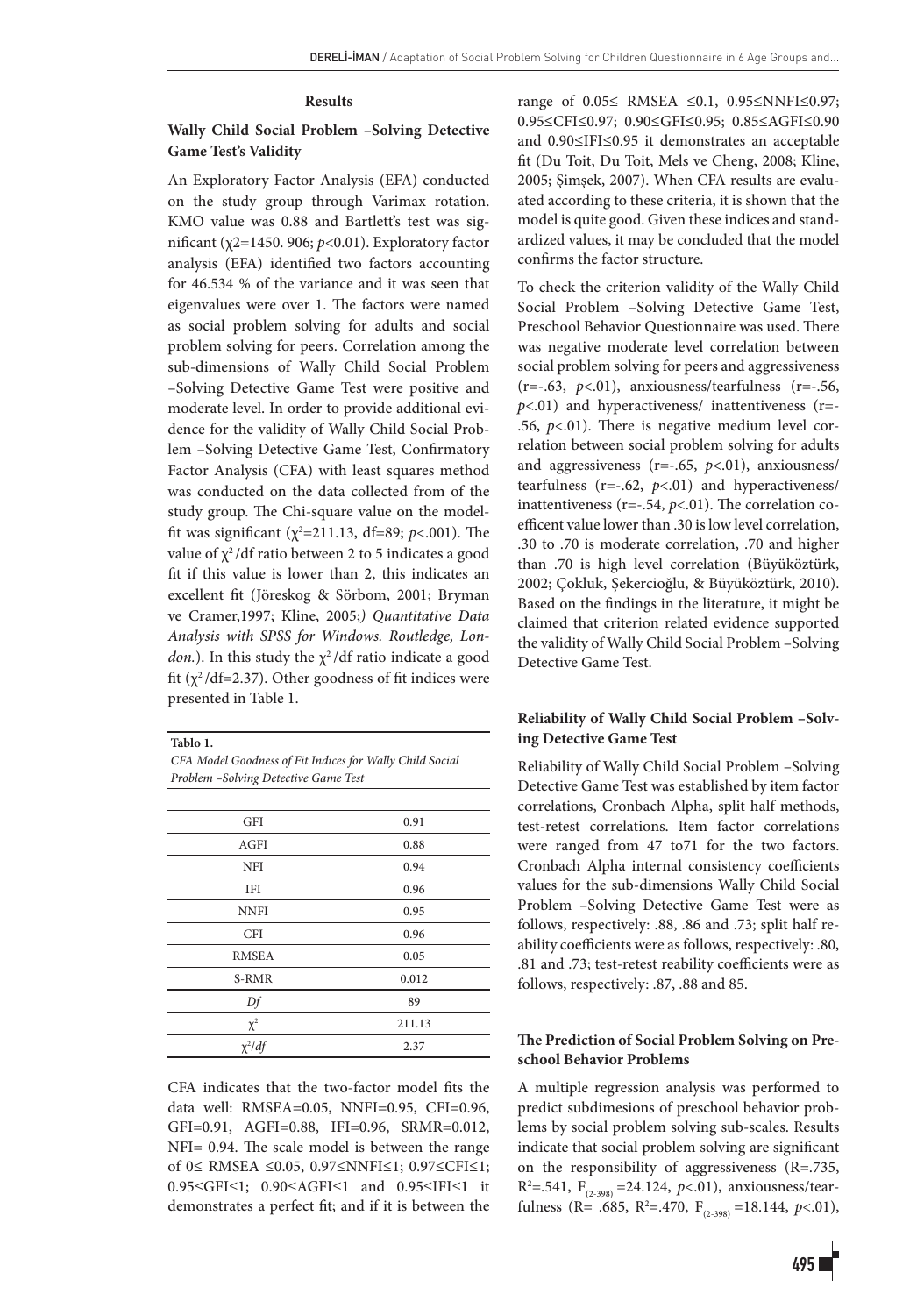and hyperactiveness/ inattentiveness (R= .639,  $R^2 = .408$ ,  $F_{(2.398)} = 14.119$ ,  $p < .01$ ). These results indicate that social problem solving for children explains 54.10 % of total variance of aggressiveness, explains 47 % of total variance of anxiousness/ tearfulness, and explains 40.8 % hyperactiveness/ inattentiveness. According to the standardized regression coefficient, significance order of precursor variables on aggressiveness is as follows: social problem solving for adults (*β*=- .441; *p*<.01) and social problem solving for peers (*β*= -.401; *p*<.01). According to the standardized regression coefficient, significance order of precursor variables on anxiousness/tearfulness is as follows: social problem solving for adults (*β*=- .461; *p*<.01) and social problem solving for peers ( $\beta$ = -.320;  $p$ <.05). According to the standardized regression coefficient, significance order of precusor variables on hyperactiveness/ inattentiveness is as follows: social problem solving for peers (*β*= -.390; *p*<.01), social problem solving for adults (*β*=- .341; *p*<.01).

# **The Prediction of Gender and Socio-Culturel Level on Social Problem Solving**

A basic linear regression analysis was performed to predict sub-dimesions of social problem solving by gender and socio-culturel level. Results indicate that gender and social culturel level are not significant on responsibility of social problem solving for peers [(R=.0446, R<sup>2</sup>=.00200, F<sub>(1-399)</sub> = 796, *p*>.05), (*R*=.4672, R<sup>2</sup>=.00218, F<sub>(1-399)</sub> =.870, *p*>.051] and social problem solving for adults [(R=.0181, R2 =.00033, F(1-399)=.131, *p*>.051), (R=.0134,  $R^2 = .00018$ ,  $F_{(1-399)} = .0789$ ,  $p > .051$ )].

#### **Discussion**

Both EFA and CFA were conducted to establish validity of Wally Child Social Problem–Solving Detective Game Test. KMO value was 0.88; Barlett's Test (χ2=1450. 906; *p*<0.01), was found to be significant. Following Varimax rotation, a twofactor solution with eigenvalues was over 1, and they explained 46.53 % of the total variance. Factor loadings of the items ranged from .47 to .78. These two factors were named as Social Problem Solving for Peers and Social Problem Solving for Aldults. In order to provide additional evidence, CFA was conducted to check how well data fit to the model. For the model-data fitness, chi-square value was significant (χ<sup>2</sup>=211.13, df=89; *p*<.001). Chi-square for df value was found to be low  $(\chi^2/df=2.37)$  indicating an acceptable level. The fit indices for the model show that the model-data fit is good [RMSEA=0.05, NNFI=0.95, CFI=0.96, GFI=0.91,

AGFI=0.88, IFI=0.96, SRMR=0.012, NFI= 0.94]. Thus, EFA and CFA values support evidence for the validity of Wally Child Social Problem –Solving Detective Game Test (Bayram, 2010; Kline, 2005).

Wally Child Social Problem –Solving Detective Game Test sub-dimensions had negatively moderate levels of correlations with the preschool behavior problems. Cronbach Alpha, Split- Half, test-retes and item factor correlations provided evidence for the reliability of Wally Child Social Problem –Solving Detective Game Test. These findings might point out that Wally Child Social Problem –Solving Detective Game Test is a reliable scale for preschool children.

In this study, it was found that sub-dimensions of the Social Problem Solving Scale for Children negatively predicted the sub-dimensions of the preschool behavioral problems questionnaire scale at a significant level. Behavioral problems decreased when children's social problem-solving skills increased. Validity of the scale of social problem solving for children abroad was based on the fact that children used more anti-social strategies and used less alternative prosocial strategies while solving a social problem (Johnson, 2000; Webster-Stratton, Reid ve Hammond, 2001). The negative predictive or negative relationship between the prosocial solutions used by children in problem solving and the behavioral problems demonstrates that the Scale of Social Problem Solving for Children is an applicable scale (Hune & Nelson, 2002; Lochman & Dodge, 1994; Webster-Stratton, 1999; Webster-Stratton & Lindsay, 1999). The research findings are compatible with Dinçer and Güneysu's (1999); Drugli, Larsson, and Clifford's (2007) Gouze's (1987); Malik, Balda, and Punia's (2006); Matthys, Cuperus, and Engeland's (1998); Mize and Cox's (1990); Waschbusch, Wals, Andrade, King, and Carrey's (2007); Webster-Stratton and Lindsay's findings.

In this study, the findings showed that children's gender did not affect the social problem solving sub-dimensions. The fact that the gender does not affect the sub-dimensions of social problem solving for children shows that it is a scale that measures social problem-solving skills of male and female children. The research findings are compatible with Dinçer's (1995); Dinçer and Güneysu's (1999); Drugli's (2006) findings. In this study, the findings showed that socio-cultural level did not affect the children's social problem solving sub-dimensions. The research findings are compatible with Dinçer's, Dinçer and Güneysu's, Drugli's findings. The fact that the socio-culturel level does not affect the sub-dimensions of social problem solving for children shows that it is a scale that measures social problem-solving skills of diffirent lived socio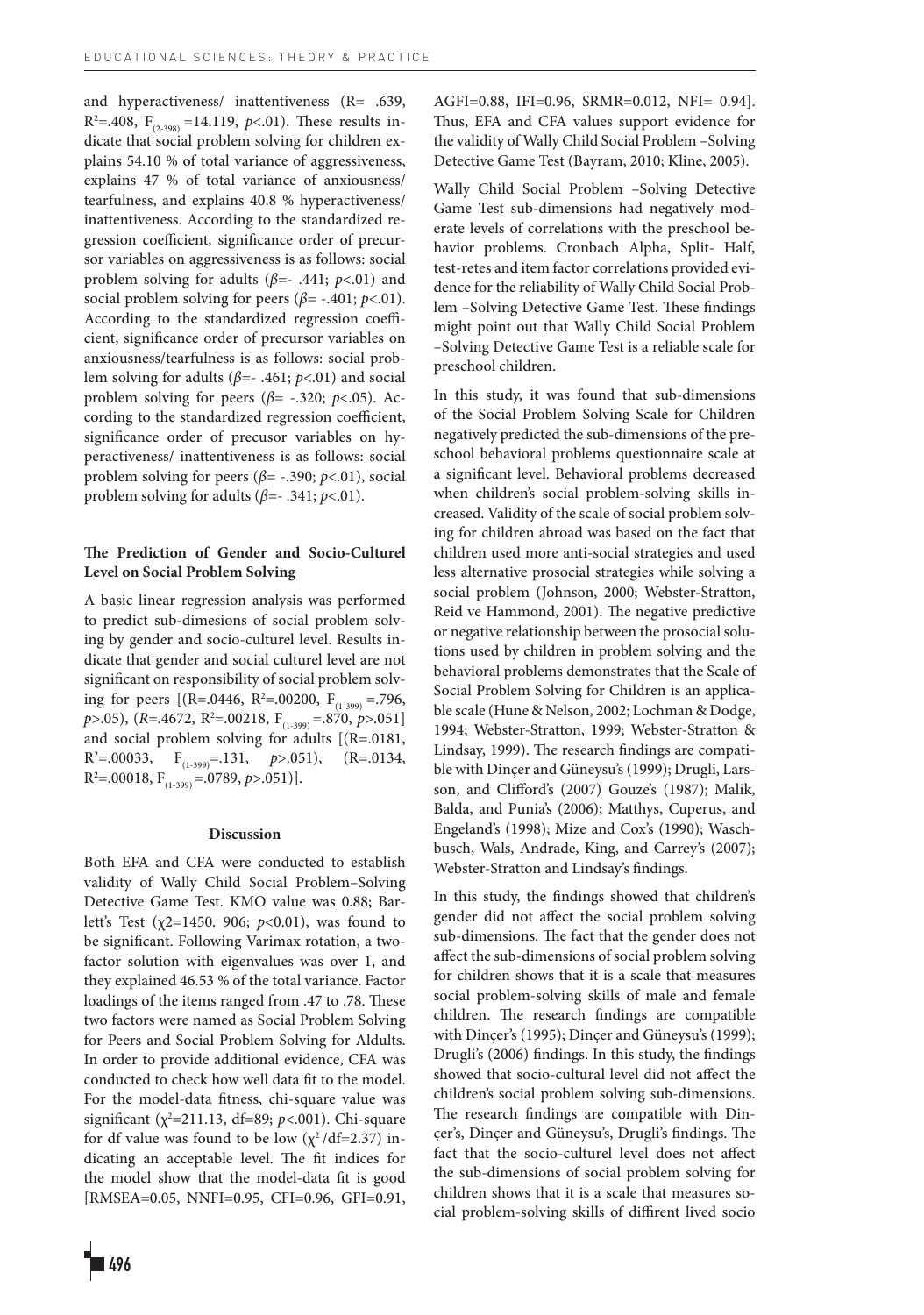culturel level of children. The research findings are compatible with Punia's (2002) and Youngstrom et al. (2000) findings.

The following recommendations can be made based on the research findings. Reliability and validity of the scale of social problem-solving for children can be analyzed through studying with different age groups. This research analyzes whether it explains the social problem-solving skills for children and behavioral problems. Further researches can be conducted to identify other factors that affect social problem solving. Training programs can be organized to increase the social problem solving by making use of the factors affecting children's social problem-solving skills and their results could be evaluated. In this research, it was analyzed whether gender and socio-cultural variables accounted for the social problems, different studies can be carried out on the personal qualities of the children and their families.

#### **References/Kaynakça**

Adams, S. K., & Wittmer, D. S. (2001). "I had it first" Teaching young children to solve problems peacefully. *Chilhood Education, 78* (1), 10-20.

Baker-Henningham, H., Walker, S., Powell, C., & Meeks-Gardner, J. (2009). A pilot study of the ıncredible years teacher training programme and a curriculum unit on social and emotional skills in community pre-schools in Jamaica. *Child: Care, Health and Development, 35* (5), 624-631.

Battistich, V., Solomon, D., Watson, M., Solomon, J., & Schaps, E. (1989). Effects of an elementary school program to enhance prosocial behavior on children's cognitive-social problemsolving skills and strategies. *Journal of Applied Developmental Psychology, 10* (2), 147-169.

Bayram, N. (2010). *Yapısal eşitlik modellemesine giriş: Amos uygulamaları.* Bursa: Ezgi Kitabevi.

Bee, H., & Denise, B. (2003). *The developing child.* USA: Pearson.

Boivin, M., & Hymel, S. (1997). Peer experiences and social self-perceptions: A sequential model. *Developmental Psychology*, *33*, 135–145.

Bryman A., *&* Cramer D. (1997). *Quantitative data analysis with SPSS for Windows.* London: Routledge.

Büyüköztürk, Ş. (2002). *Sosyal bilimler için veri analizi el kitabı.*  Ankara: Pegem A Yayıncılık.

Büyüköztürk, S., Kılıç-Çakmak E., Akgün, Ö. E., Karadeniz, S. ve Demirel, F. (2008). *Bilimsel araştırma yöntemleri*. Ankara: Pegem A.

Çokluk, Ö., Şekercioğlu, G. ve Büyüköztürk, Ş. (2010). *Sosyal bilimler için çok değişkenli istatistik SPSS ve LISREL uygulamaları.* Ankara: Pegem Akademi Yayınları.

Crick, N. R., & Dodge, K. A. (1994). A review and reformulation of social information-processing mechanisms in children's social adjustment. *Psychological Bulletin, 115,* 74–101.

Crick, N. R., & Ladd, G. W. (1993). Children's perceptions of their peer experiences: Attributions, loneliness, social anxiety, and social avoidance. *Developmental Psychology*, *29,* 244-254.

D'Zurilla, T. J., & & Nezu, A. M. (1990). Development and prelininary evaluation of the social problem-solving inventory. *Pycshological Assessment*, *2,* 156-163.

D'Zurilla, T. J., & & Nezu, A. M. (1999).*Problem- solving therapy: A social competence approach to clinical intervention.* New York: Springer.

D'Zurilla, T. J., & Nezu, A. M. (1982). Social problem solving in adults. In P.C. Kendall (Eds.), *Advences in cognitive- behavioral research and therapy* ( Vol.1 pp. 201-274). New York: Academic Pres.

D'Zurilla, T. J., Chang, E. C., & Sanna, L. J. (2003). Self-esteem and social problem-solving as predictors of aggression in college students. *Journal of Social and Clinical Psychology*, *22*, 424-440.

D'Zurilla, T. J., Nezu, A. M., & Maydeu-Olivares, A. (2004). Social problem solving: Theory and assessment. In E. C. Chang, T. J. D'Zurilla, & L. J. Sanna (Eds.), *Social problem solving: Theory, research, and training* (pp. 11-27). Washington, DC: American Psychological Association.

Deutsch, M. (1994). Constructive conflict resolution: Principles, training, and research. *Journal of Social Issues, 50,* 13-32.

Deutsch, M. (2000). Cooperation and competition. M. Deutsch, & P. T. Coleman (Eds.), *The Handbook of Conflict Resolution: Theory and Practice*. Jossey Bass, San Francisco.

Dinçer, Ç. (1995). *Anaokuluna devam eden 5 yaş grubu çocuklarına kişilerarası problem çözme becerilerinin kazandırılmasında eğitimin etkisinin incelenmesi*. Yayınlanmamış doktora tezi, Hacettepe Üniversitesi, Sağlık Bilimleri Enstitüsü, Ankara

Dinçer, Ç., & Güneysu, S. (1999, September). *The effect of problem solving training on the categories used by children in solving their interpersonal problems with peers and mothers and permanence of this training*. Poster paper presented at the 9th European Conference on Quality in Early Childhood Education, Helsinki, Finland.

Dodge, K. A., Pettit, G. S., & Bates, J. E. (1994). Socialization mediators of the relation between socio-economic status and child conduct problems. *Child Development*, 65, 649–665.

Drugli, M. B. (2006). *Young children treated because of ODD/ CD: Conduct problems and social competence in day-care and school settings*. Unpublished doctoral dissertation, Norwegian University of Science and Technology, Faculty of Medicine.

Drugli, M. B., Larsson, B., & Clifford, G. (2007). Changes in social competence in young children treated because of conduct problems as viewed by multiple informants. *European Child & Adolescent Psychiatry*, *16* (6), 370-378

Du Toit, S., Du Toit, M., Mels, G., & Cheng, Y. (2008). *LISREL for windows simples syntax files*. Scientific Software International.

Erwin, P. (1994). Social problem solving, social bevavior, and children's peer popularity. *The Journal of Psychology, 128* (3), 299-306.

Eisenberg, N., & Mussen P.H. (1989). *The Roots of Prosocial Behavior in Children*. Cambridge: Cambridge University Press.

Fraenkel, J. R., & Wallen, N. E. (1993). *How to design and evaluate research in education*. New York: Mcgraw-Hill Gouze, K. R. (1987). Attention and social problem solving as correlates of aggression in preschool males. *Journal of Abnormal Child Psychology, 15,* 181-197.

Hune, J. B., & Nelson, C. M. (2002). Effects of teaching a problem-solving strategy on preschool children with problem behavior. *Behavioral Disorder, 27* (3), 185-227.